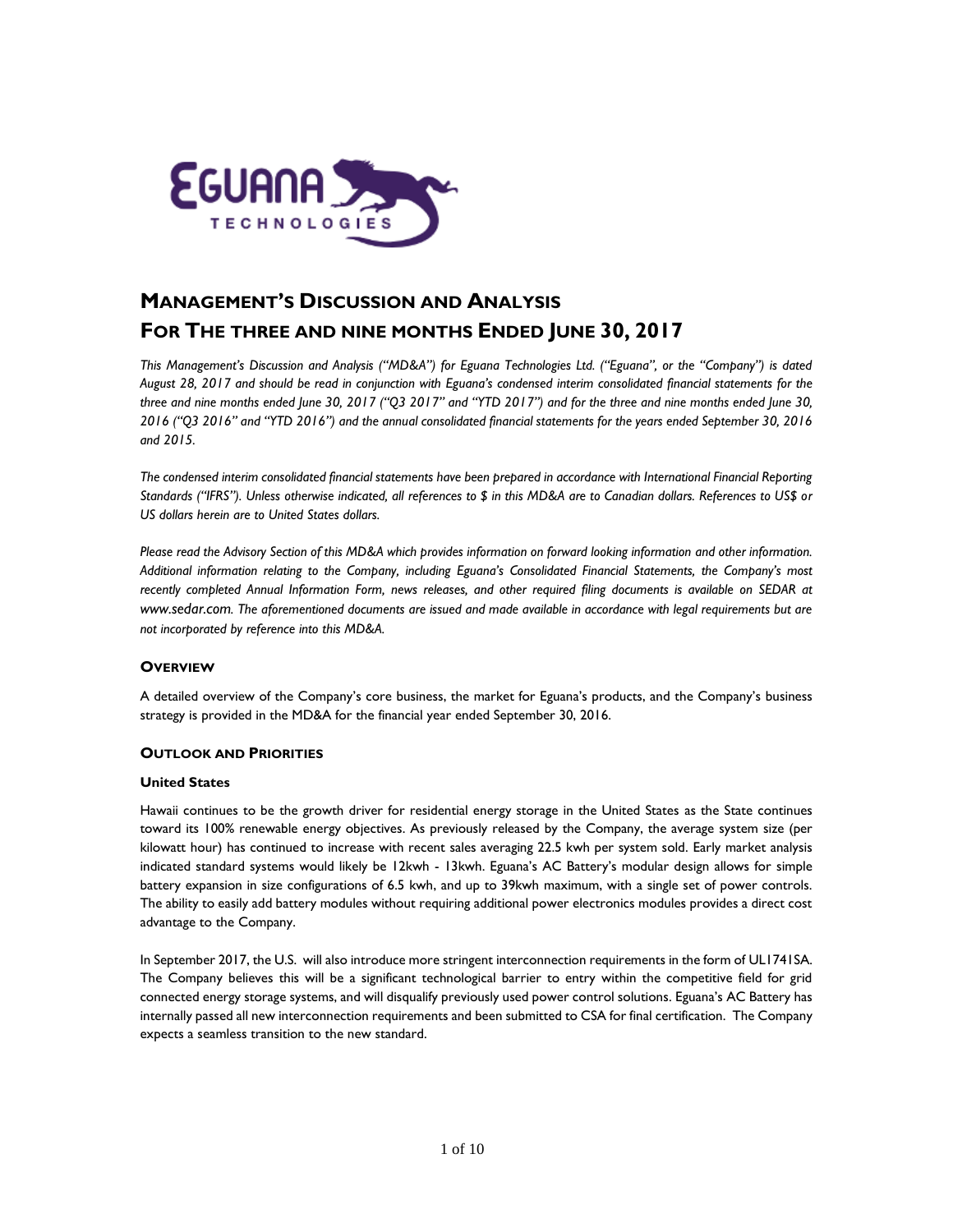As planned, the Company began shipping PCS units in June to fulfill backlogged Hawaiian orders, however due to a short delay in battery module shipments, missed its internal revenue expectation. An immediate backorder of battery modules valued at \$875,000 resulted. Battery module constraints have been resolved by our partner and new shipments are expected to commence in September, with increasing PCS and additional battery modules throughout the balance of year. The Company expects the resolution of its battery supply constraints to drive material growth in revenue for the rest of the calendar year, and increasing volume will begin to drive improved product gross margins.

The Company continues to build additional sales channels within the U.S. market, with our business development focus in New York along with California. Recent policy changes in New York State have been favorable for renewable energy and the Company is in advanced discussions with a prominent real estate developer, with the expectation of both residential and commercial system pilot installations this year. In addition, the Company has advanced to field trials with a tier one solar manufacturer to optimize a complete solar plus storage package encompassing the partner's microinverter technology. The Company has received all required partner technology and equipment for the final testing phase, where upon completion will be promoted through the partner's global installer network.

Commercial product development for deployment in the US market was completed in the quarter and submitted for UL certification as planned. Market conditions for the commercial product continue to gain momentum as peak load shaving, demand response, and grid services become critical for building owners and developers. The modular approach utilized by the Company for commercial product development allows system configurations ranging from 39kwh to 65kwh with one set of power controls and multiple systems can also be installed in parallel where larger battery capacity is required. Pilot orders for commercial systems are expected to ship through the last calendar quarter for demonstration installations in Alberta, Texas, and Colorado.

Electric vehicle infrastructure applications present a specific type of commercial load that is exposed to high demand charges for the asset owners. Commercial AC Batteries can be integrated into the EV charging system design, reducing the demand load on the power grid when vehicles are charging and therefore the operational cost structure. Eguana's commercial power controls partner, Pason Systems, has built in the required system controls and networking capabilities to allow the asset owner to deliver additional grid services. The Company expects to close on a master supply agreement in the fourth fiscal quarter with an electric vehicle charging company with global installations. Pilot demonstrations would commence post system certification this calendar year.

# **Europe**

The Company has executed a distribution agreement targeting Germany, Austria, and Switzerland with an Eguana branded, fully integrated, indoor product developed for Europe's self consumption market. The new European product has been designed with a single step installation process and "touch-free" patented features including advanced remote diagnostics, battery pre-charge, and auto recovery functionality, eliminating traditional service and support infrastructure currently used by energy storage integrators. Product marketing and training will begin in the fourth calendar quarter with product rollout planned for the first calendar quarter of 2018.

The Company has continued development discussions with its German automotive partner as specifications for a residential storage system are finalized.

# **Australia**

Australia continues to be a high-profile market for residential energy storage as electricity prices continue to rise paired with significant decreases in solar feed-in tariff programs, driving growth in renewable energy self consumption. Following successful pilot installation and demonstrations, the Company has executed its first volume order targeting the residential marketplace. Product and installation training has been completed, with first product releases expected during the final calendar quarter.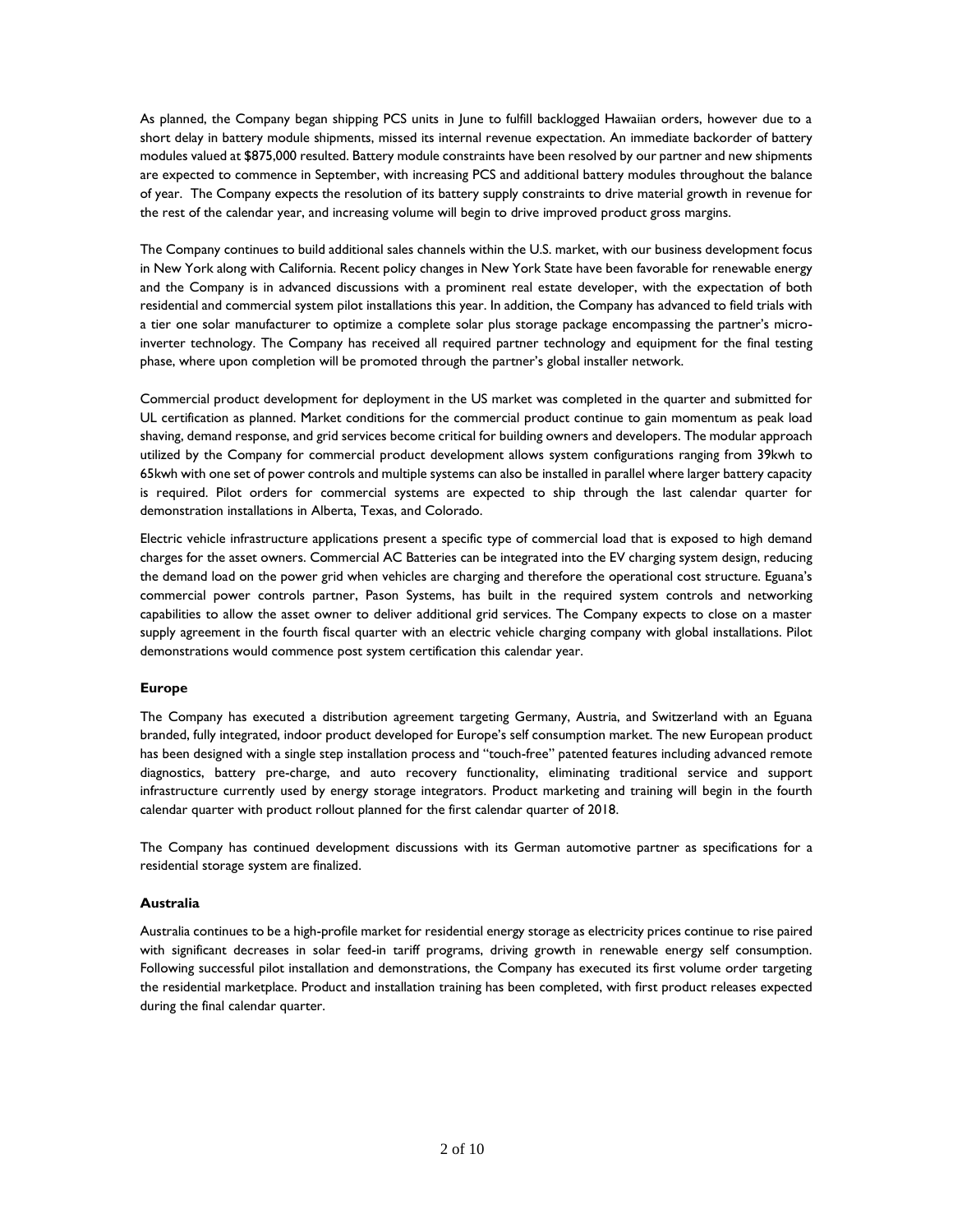# **OPERATING RESULTS**

The following table sets forth a summary of the results of operations for the three and nine months ended June 30, 2017 and 2016.

|                                  | Q3 2017       | Q3 2016       | <b>YTD 2017</b> | <b>YTD 2016</b> |
|----------------------------------|---------------|---------------|-----------------|-----------------|
| Sales and engineering services   | 178,887       | 284,980       | 778,741         | 689,628         |
| Cost of goods sold               | 172,874       | 264,337       | 557,688         | 725,780         |
| Gross margin                     | 6,013         | 20,643        | 221,053         | (36, 152)       |
| <b>Expenses</b>                  |               |               |                 |                 |
| General and administrative       | 509,225       | 632,196       | 1,656,473       | 1,457,989       |
| Selling and marketing            | 180,948       | 183,525       | 596,624         | 621,009         |
| Product research and development | 260,252       | 153, 145      | 614,542         | 519,278         |
| Operations                       | 113,397       | 114,725       | 370,361         | 343,530         |
|                                  | 1,063,821     | 1,083,591     | 3,238,000       | 2,941,806       |
| Loss before undernoted items     | (1,057,809)   | (1,062,948)   | (3,016,947)     | (2,977,958)     |
| Financing costs                  | (85, 368)     | (134, 182)    | (285,003)       | (721, 124)      |
| Loss on debentures               |               |               |                 | (18, 433)       |
| Other income                     | 1,866         | 1,579         | 11,869          | 1,830           |
| <b>Net loss</b>                  | (1, 141, 311) | (1, 195, 551) | (3, 290, 081)   | (3,715,685)     |
|                                  |               |               |                 |                 |

*Sales and engineering services*

Sales and engineering services decreased 37% for the three months in Q3 2017 as compared to Q3 2016. Product sales in Q3 2017 were \$178,887 and were primarily derived in Hawaii, as supply of batteries hindered revenue growth. In Q3 2016, product revenue was primarily generated from the sale in the USA of residential AC Batteries and the sale of BiDirex subassemblies.

Sales and engineering services increased 13% for the nine months ending June 30, 2017 as compared to YTD 2016. Product sales YTD 2017 were \$486,087. YTD 2016, product sales were primarily generated in the USA from residential AC Battery design wins, customers with new battery technologies who require inverters to commercialize their product and for the net zero community demonstrations. YTD 2017, the Company generated \$292,654 of sales through engineering services provided to its German automotive partner.

The Company expects to continue to see quarterly fluctuations in revenues generated from the Company's various markets, sales regions and sales channels due to variability associated with the timing of customer purchase decisions.

#### *Gross margin*

Gross margins were positive for the three months ended June 30, 2017 at 3.4% or \$6,013. Gross margin in Q3 2016 was 7.2% or \$20,643. The Q3 2016 margin was helped by an inventory write up of \$13,352 in the quarter. Margin improvements are expected across the next two quarters as supply chain processes and manufacturing become consistent with increasing orders. The Company will transition from a low volume procurement strategy to standard partner supply agreements delivering cost reduction on critical components. Q3 2017 gross margins from engineering services were nil.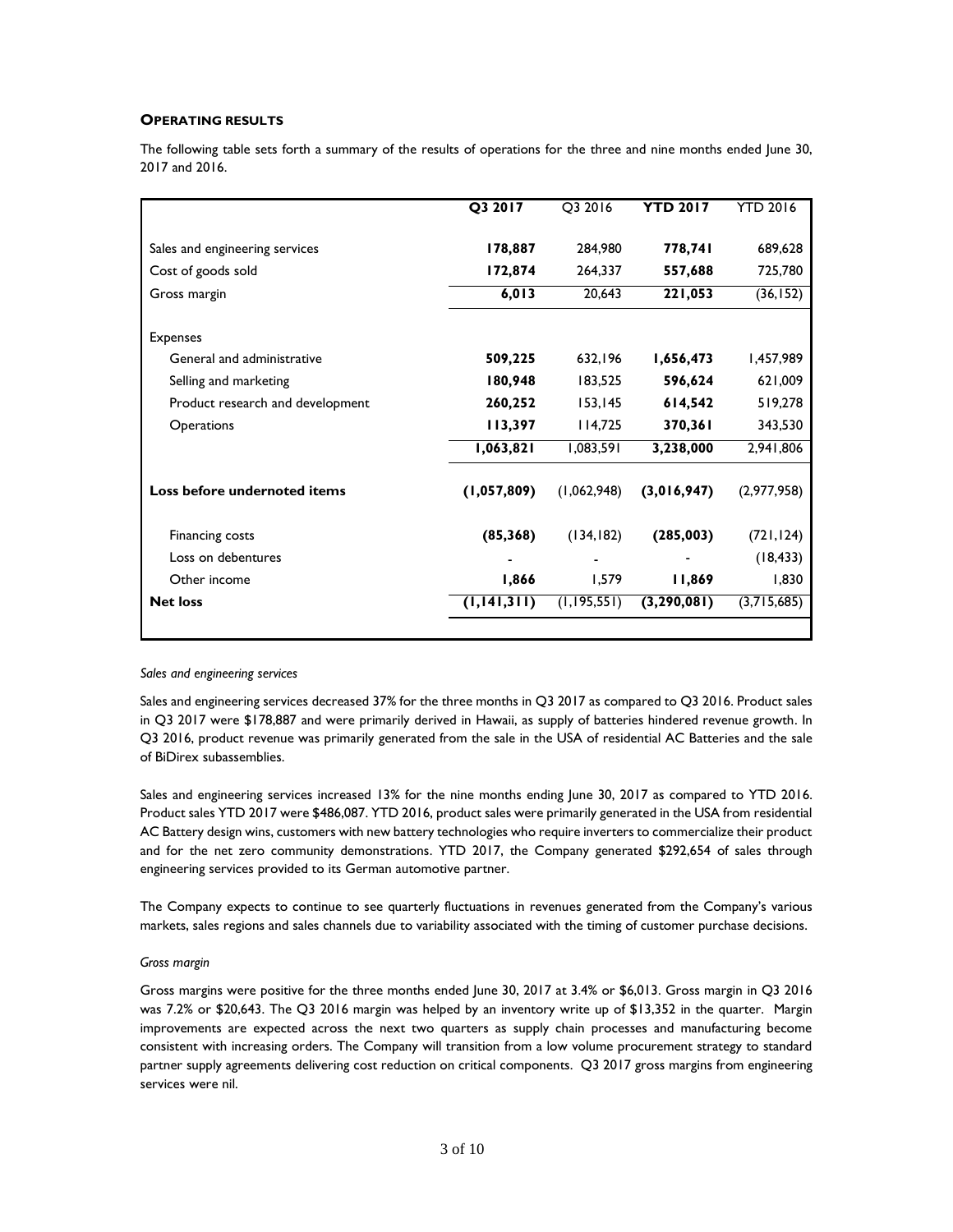Gross margins were 28.4% or \$221,053 for the nine months ended June 30, 2017. Product sales margins were 4.7% or \$22,824. When including the write down of inventory of \$50,697, the margin is (\$27,873) or (5.7%). YTD 2017 engineering service margins were \$248,926 or 85.1%.

## *Expenses*

Operating costs in Q3 2017 were \$1,063,821, down from \$1,083,591 in Q3 2016.

- General and administrative expenses ("G&A") decreased 19% in Q3 2017. The decrease in G&A cost is primarily due to the Company incurring advisory costs paid in shares in Q3 2016. The same expense did not exist in Q3 2017. G&A expenses consist primarily of salaries (including the value of stock options for all employees), employee benefits and overhead expenses that are not otherwise allocated to other categories, occupancy, all professional fees, travel costs, and non-cash expenses for unrealized foreign exchange gains and losses and amortization.
- Selling and marketing costs in Q3 2017 remained relatively consistent with Q3 2016. Included in these costs are salaries and benefits of personnel employed in marketing and customer account relationships, travel, costs of trade shows and a portion of the Chief Technology Officer's ("CTO") salary.
- Product research and development costs in Q3 2017 increased 70% from Q3 2016. The increase is primarily due to material cost related to the development of the Company's Commercial AC Battery product. Product research and development cost include costs associated with a customer's certification and finalizing the AC Battery development. Included in product research and development are costs associated with prototype development and certification, market analysis in support of new product definition, salaries and benefits of the engineering group, and a portion of the CTO compensation.

## Operating costs YTD 2017 were \$3,238,000, up from \$2,941,806 YTD 2016.

- General and administrative expenses increased 14% YTD 2017. The increase in G&A cost is primarily due to bad debt expenses incurred in Q2 2017 and to a lesser extent an increase in legal and professional fees largely related to ongoing litigation.
- Product research and development costs increased 18% YTD 2017. The increase is due to the addition of a new employee at the beginning of the year and slightly higher material costs.
- Operations costs include salaries and benefits of employees directly allocated to this function and direct costs incurred to support manufacturing and supply chain activities.

## Financing Costs

 Financing costs were down for the quarter and YTD 2017 when compared to the same periods in 2016. The decrease is primarily attributable to a decrease in interest associated with the debentures, and no amortization of financing fees.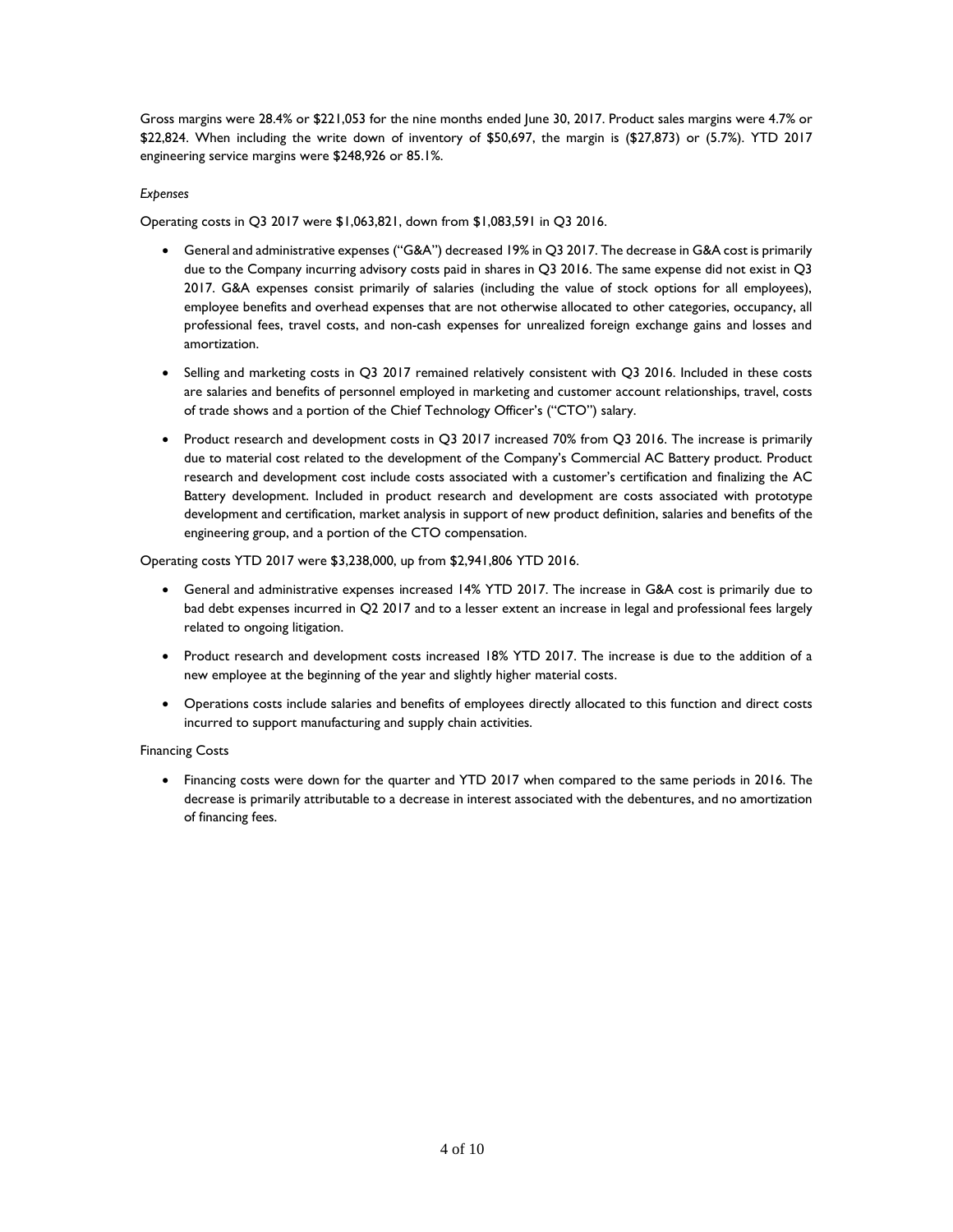#### **Analysis of Use of Proceeds**

The following table sets forth a comparison of planned use of proceeds from the June 30, 2016 equity financing with amounts expended to June 30, 2017.

|                                                            | <b>Planned</b> | <b>Incurred</b><br>to Q3<br>2017 |
|------------------------------------------------------------|----------------|----------------------------------|
| Repayment of debt                                          | 2,000,000      | 1,310,765                        |
| Hiring of new employees                                    | 600,000        | 60,171                           |
| Office relocation and capital improvements to research lab | 500,000        |                                  |
| Acquisition of production equipment                        | 300,000        | 62,301                           |
| Marketing and business development initiatives             | 300,000        | 271,562                          |
|                                                            | 3,700,000      | 704,799. ا                       |
|                                                            |                |                                  |

Repayment of Eguana's debt is currently made on a quarterly basis.

Hiring of new employees has been delayed due to delays in the Hawaiian and Australian market.

The Company was able to expand its facility at its existing location through renegotiation of its lease. The leasehold improvements related to the expansion are expected in calendar Q4 2017.

## **MANAGEMENT DISCUSSION OF FINANCIAL RESULTS**

| <b>Operating activities</b>               | Q3 2017       | Q3 2016     | <b>YTD 2017</b> | <b>YTD 2016</b> |
|-------------------------------------------|---------------|-------------|-----------------|-----------------|
|                                           |               |             |                 |                 |
| Net loss                                  | (1, 141, 311) | (1,195,551) | (3, 290, 081)   | (3,715,685)     |
| Share-based payments                      | 58,994        | 46,765      | 137,821         | 126, 126        |
| Finance costs                             | 85,368        | 134,182     | 285,003         | 721,127         |
| Amortization of capital assets            | 25,723        | 32,917      | 73,538          | 80,787          |
| Loss on debentures                        |               |             | ۰               | 18,433          |
| Warranty provision                        | 9,951         | (967)       | 11,144          | 5,416           |
| Amortization of deferred lease inducement | (3,900)       | (3,900)     | (11,700)        | (11,700)        |
| Write down (up) of inventory              |               | (13,352)    | 50,597          | 20,698          |
| Bad debt expense                          | 982           |             | 100,901         |                 |
| Unrealized foreign exchange loss (gain)   | 27,083        | (442)       | (26, 224)       | (3,886)         |
|                                           | (937, 110)    | (1,000,348) | (2,668,901)     | (2,758,684)     |
| Net change in non-cash working capital    | 464,930       | 161,984     | (18,318)        | (746)           |
| Cash flow used in operations              | (472,180)     | (838, 364)  | (2,687,219)     | (2,759,430)     |
|                                           |               |             |                 |                 |

#### **Net Loss**

Net loss for Q3 2017 decreased \$54,240 over the net loss in Q3 2016. The decrease in net loss is primarily attributable to lower finance costs. The decrease was partially offset by higher non-cash expenses including bad debt expense, inventory write down and share based payments.

## **Finance Costs**

Finance costs YTD 2017 decreased \$436,124 over the finance costs in Q3 2016. The decrease in finance costs is primarily due to a decrease in interest on debentures and financing fees being fully amortized in 2016.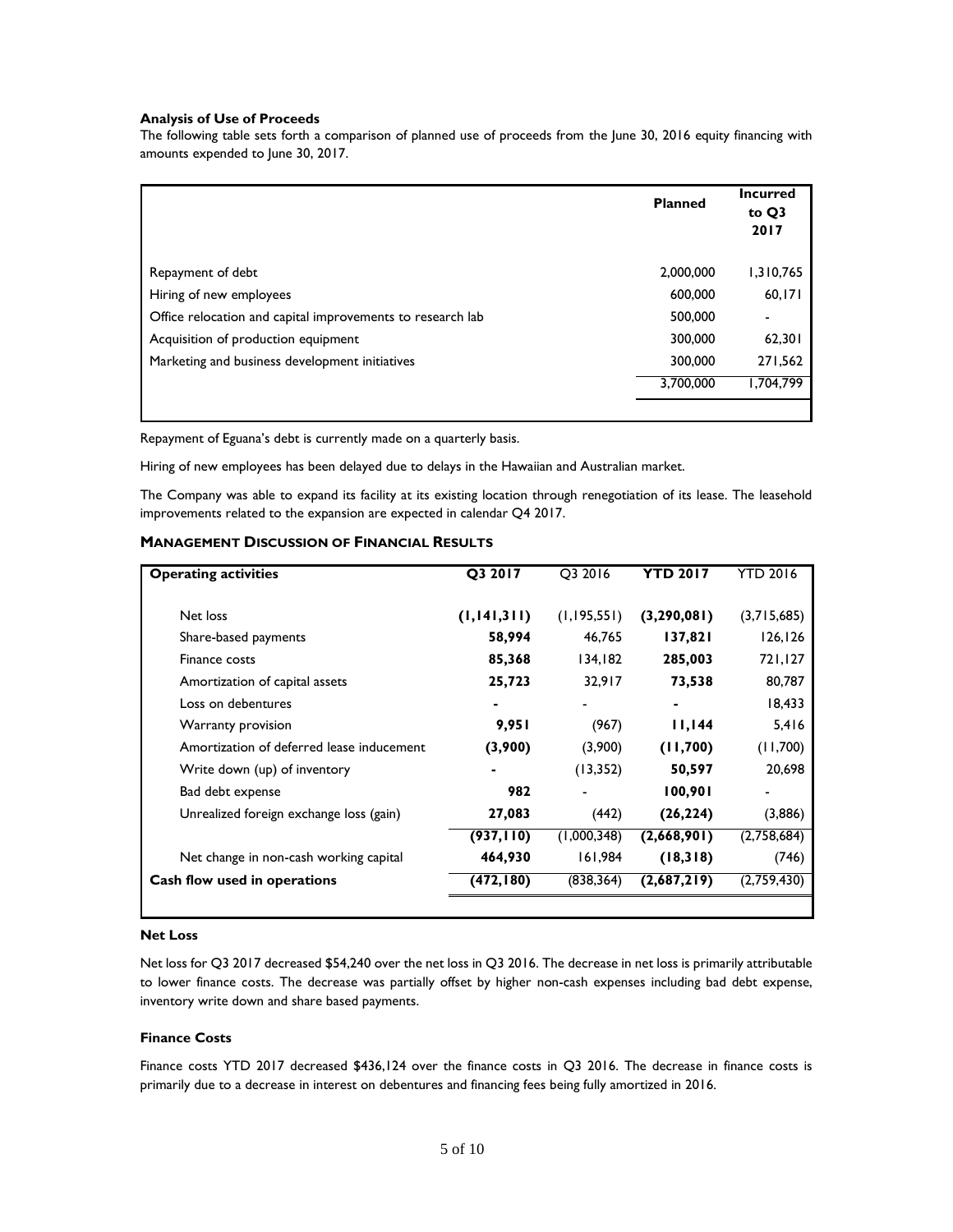## **Bad Debt Expense**

Bad debt expense YTD 2017 includes an amount related to an accounts receivable from a customer who has declared bankruptcy.

## **SUMMARY OF QUARTERLY RESULTS**

|                    | 2017          |                |            | 2016           |               |             |               | 2015        |
|--------------------|---------------|----------------|------------|----------------|---------------|-------------|---------------|-------------|
|                    | Q3            | Q <sub>2</sub> | QI         | Q <sub>4</sub> | Q3            | Q3          | QI            | Q4          |
| <b>Sales</b>       | 178,887       | 328,594        | 271,260    | 9,036          | 284,980       | 176,272     | 228,376       | 1,367,075   |
| Net (loss)         | (1, 141, 311) | (1, 261, 267)  | (887, 503) | (1,119,216)    | (1, 195, 551) | (1,321,482) | (1, 198, 652) | (4,587,408) |
| Per share $(1)(2)$ | (0.01)        | (0.01)         |            | (0.01)         | (0.01)        | (0.01)      | (0.01)        | (0.05)      |
|                    |               |                |            |                |               |             |               |             |

(1) Basic and diluted

(2) 2016 annual earnings per share is (\$0.03) which differs from the summary above because of rounding.

# **LIQUIDITY AND CAPITAL RESOURCES**

## **Liquidity**

The Company manages its capital with the prime objectives of safeguarding the business as a going concern, creating investor confidence, maximizing long-term returns and maintaining an optimal structure to meet its financial commitments and to strengthen its working capital position. At present, the capital structure of the Company is primarily composed of shareholders' equity. The Company's strategy is to access capital, primarily through equity issuances, asset based lending, and other alternative forms of debt financing. The Company actively manages its capital structure and makes adjustments relative to changes in economic conditions and the Company's risk profile.

The Company used \$472,180 cash in operations during Q3 2017 and \$275,011 cash to fund financing activities during the quarter.

Working capital represents the Company's current assets less its current liabilities. The Company's liquidity, as measured by the Company's working capital (deficit), at the end of Q3 2017 was (\$2,141,848) (September 30, 2016 – \$1,570,491).

The Company is required to repay \$658,333 in debentures, \$428,490 in other liabilities, \$205,648 in purchase obligations, and \$76,875 in lease obligations over the next 12 months.

The Company is currently in a dispute with a prior customer as a result of the cancellation of a supply contract. A claim has been prepared to recover 1,479,332 Euros (\$2,090,148 CAD) for unpaid invoices and interest, along with the option to claim an additional 903,584 Euros (\$1,276,674 CAD) for European inventories purchased to fulfil this contract. Litigation is inherently uncertain and while legal counsel advises that the Company has a strong case, the receivable is being carried on the books at near zero. A favorable outcome in the dispute would increase the current assets of the Company.

The above noted prior customer has made warranty claims related to the Company's first generation, 3-phase Comfort series product. Management believes this claim is without merit and that any product failures are tied directly to a fundamental system failure in the design for which the customer was solely responsible.

The Company's former contract manufacturer submitted a claim in the Court of Queen's Bench in Alberta against Eguana for 1,534,000 Euros (\$2,167,400 CAD) related to the cancellation of the above noted supply contract. The Company is disputing 799,000 Euros (\$1,128,900 CAD) of the amount the contract manufacturer has claimed. The Company has recorded in its financial statements the undisputed amount, therefore a successful defense of the claim submitted by the former contract manufacturer would have no impact on the Company's liquidity. The Company has counter claimed the contract manufacturer for 6.8 million Euros.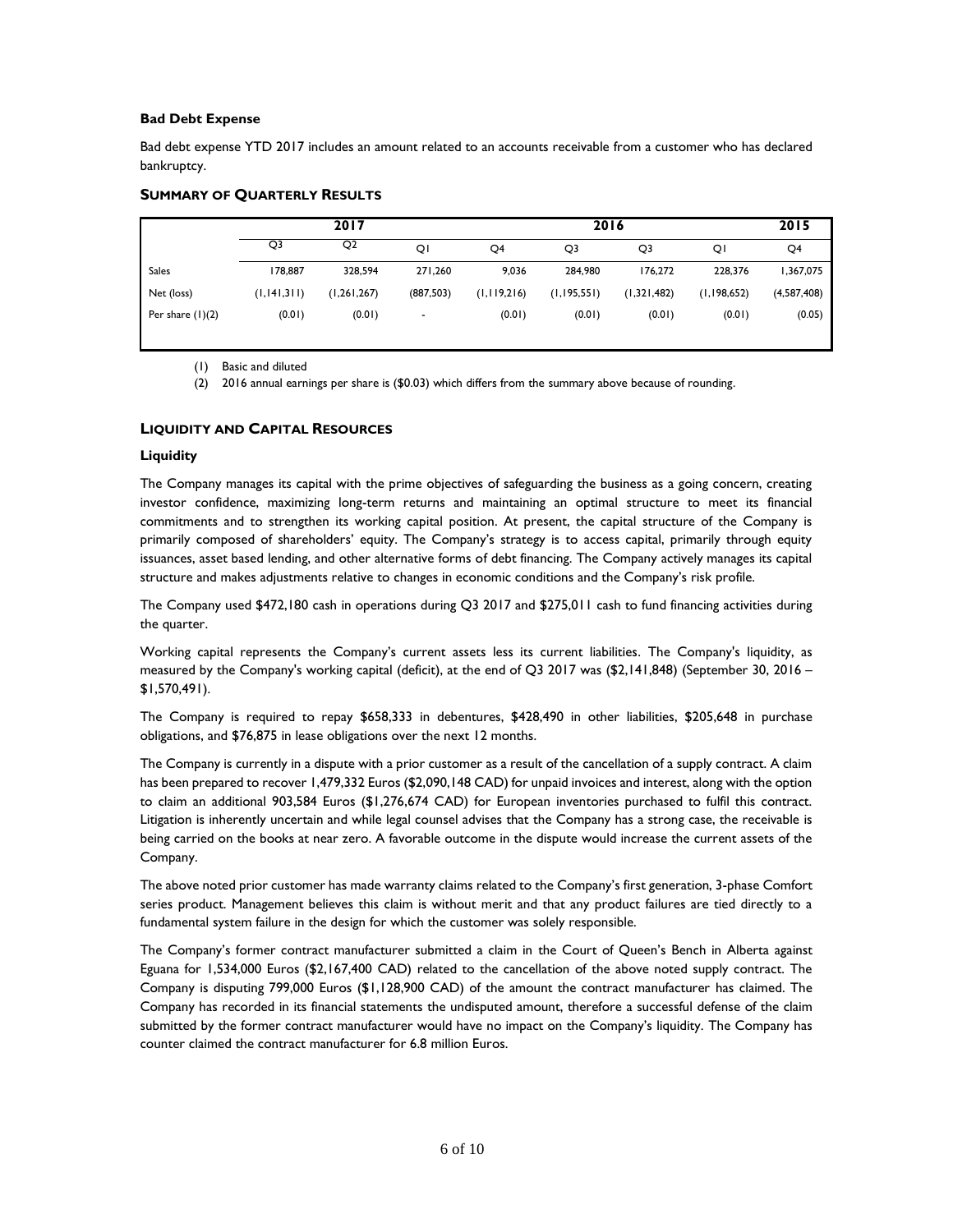## **Outstanding Debt**

The Company had \$1,429,500 of Series I, II and III debentures outstanding at the beginning of the 2017 fiscal year. During Q3 2017 Eguana repaid \$232,167 and repaid the Series I debenture in its entirety. The Company has \$748,333 in principal outstanding as at June 30, 2017.

## **Term Loan Facility**

During the year ended September 30, 2016, the Company repaid the outstanding line of credit with proceeds from the issuance of common shares in September 2015 and canceled the \$1,500,000 operating line of credit.

As a result of the canceling of the line of credit, certain warrants were subject to accelerated expiration and the deferred financing cost were fully amortized.

## **Shareholders' Equity and Shares Outstanding**

As at August 23, 2017, 202,679,549 common shares are issued and outstanding. In addition, there are common share purchase warrants representing the right to acquire 15,832,183 common shares at an average exercise price of \$0.29 per share.

The Company has 6,884,583 employee stock options outstanding entitling the holders thereof to acquire up to 6,884,583 common shares. The weighted average exercise price of the vested options is \$0.31 per share.

The Company had no equity issuances during Q3 2017. In Q3 2016, the Company issued 27,272,728 common shares from gross proceeds of \$6,000,000.

## **Off-Balance Sheet Items**

As at June 30, 2017, the Company does not have any off-balance sheet arrangements that have, or are reasonably likely to have, a current or future material effect on Eguana's financial condition, results of operations, liquidity or capital expenditures.

## **CAPITAL EXPENDITURES**

In Q3 2017, capital expenditures totaled \$1,272 (Q3 2016 - nil) and were primarily incurred with respect to the purchase of new lab equipment.

## **RELATED PARTY TRANSACTIONS**

The Company had the following related party transaction:

|                                  | Q3 2017 | O3 2016 | <b>YTD 2017</b> | <b>YTD 2016</b> |
|----------------------------------|---------|---------|-----------------|-----------------|
| General and administrative       | 96,250  | 54,000  | 264,388         | 162,000         |
| Product research and development | 14,623  | 11,591  | 98,559          | 81,137          |
| Selling and marketing            | 34,121  | 27,046  | 42.240          | 34,773          |
| <b>Operations</b>                | ۰       | 8.500   | -               | 32,500          |
|                                  | 144,995 | 101,137 | 405,187         | 310,410         |
|                                  |         |         |                 |                 |

Included in accounts payable and accrued liabilities is \$215,481 (June 2016 - \$292,428) due to directors and key management personnel.

During Q3 2017 the Company paid \$36,318 (Q3 2016 - \$42,372) to its former CEO as part of a settlement agreement and incurred \$24,591 (Q3 2016 - \$31,473) of accretion as the obligation matures.

In January 2017, the Company issued 200,000 stock options with an exercise price of \$0.27 to the Interim Chief Financial Officer. The options vested immediately and expire five years from the grant date.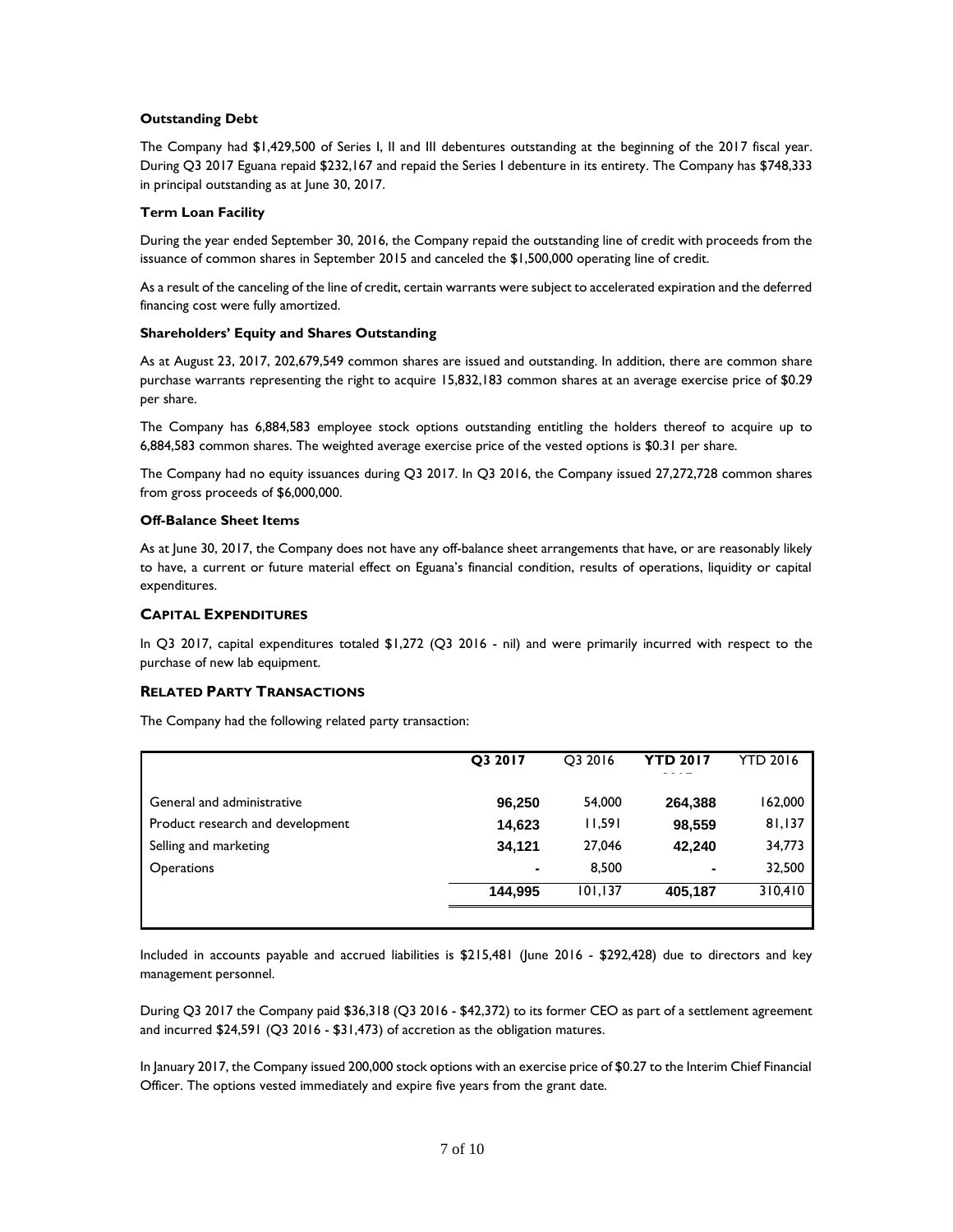## **RISK FACTORS AND RISK MANAGEMENT**

Risk factors and risk management are detailed in the annual MD&A filed on SEDAR at [www.sedar.com](http://www.sedar.com/) on January 27, 2017 and have not materially changed since that time.

## **Going Concern**

The condensed interim consolidated financial statements were prepared on a going concern basis. The going concern basis of accounting assumes that the Company will continue its operations for the foreseeable future and will be able to realize its assets and discharge its liabilities and commitments in the normal course of business.

At June 30, 2017, the Company had not achieved profitable operations since its inception and had an accumulated a deficit of \$53,528,774 (June 2016 - \$49,119,478) and recognized a cash flow deficiency from operations for the ninemonth period ended June 30, 2017 of \$2,687,219 (June 2016 - \$2,759,430). Whether and when the Company can attain profitability and positive cash flows from operations is uncertain. The lack of profitable operations and cash flow deficiency may cast significant doubt on the Company's ability to continue as a going concern.

The Company currently has working capital (deficit) of (\$2,141,848) (September 30, 2016 – \$1,570,491).

The ability to continue as a going concern is dependent on completing equity or debt financings and generating profitable operations in the future in order to meet liabilities as they come due and enable the Company to continue operations. The ability to continue as a going concern may be adversely impacted by the loss of customers and falling sales per customer. To address its financing requirements, the Company may seek financing through the issuance of common shares, first preferred shares, units of EGT Limited Partnership and debentures. The outcome of these matters cannot be predicted at this time.

#### **ACCOUNTING POLICIES**

There have been no changes to the Company's critical accounting estimates and policies for the period ending June 30, 2017. Significant accounting policies are disclosed in note 4 of the annual audited consolidated financial statements for the year ended September 30, 2016.

## **Accounting Pronouncements Issued but Not Adopted**

The IASB has issued the following new and revised standards and amendments, which are not yet effective for the period ended June 30, 2017:

## **(a) IFRS 9, Financial Instruments ("IFRS 9")**

IFRS 9 reflects the first phase of the IASB's work on the replacement of IAS 39 "Financial Instruments, Recognition and Measurement". The standard revises and limits the classification and measurement models available for financial assets and liabilities to amortized cost or fair value. IFRS 9 is effective for annual periods on or after January 1, 2018.

## **(b) IFRS 15, Revenue from Contracts ("IFRS 15")**

IFRS 15 was issued in May 2014 and establishes a five-step model to account for revenue arising from contracts with customers. Under IFRS 15, revenue is recognized at an amount that reflects the consideration to which an entity expects to be entitled in exchange for transferring goods or services to a customer. The new revenue standard will supersede all current revenue recognition requirements under IFRS. Either a full retrospective application or a modified retrospective application is required for annual periods beginning on or after January 1, 2018. Early adoption is permitted.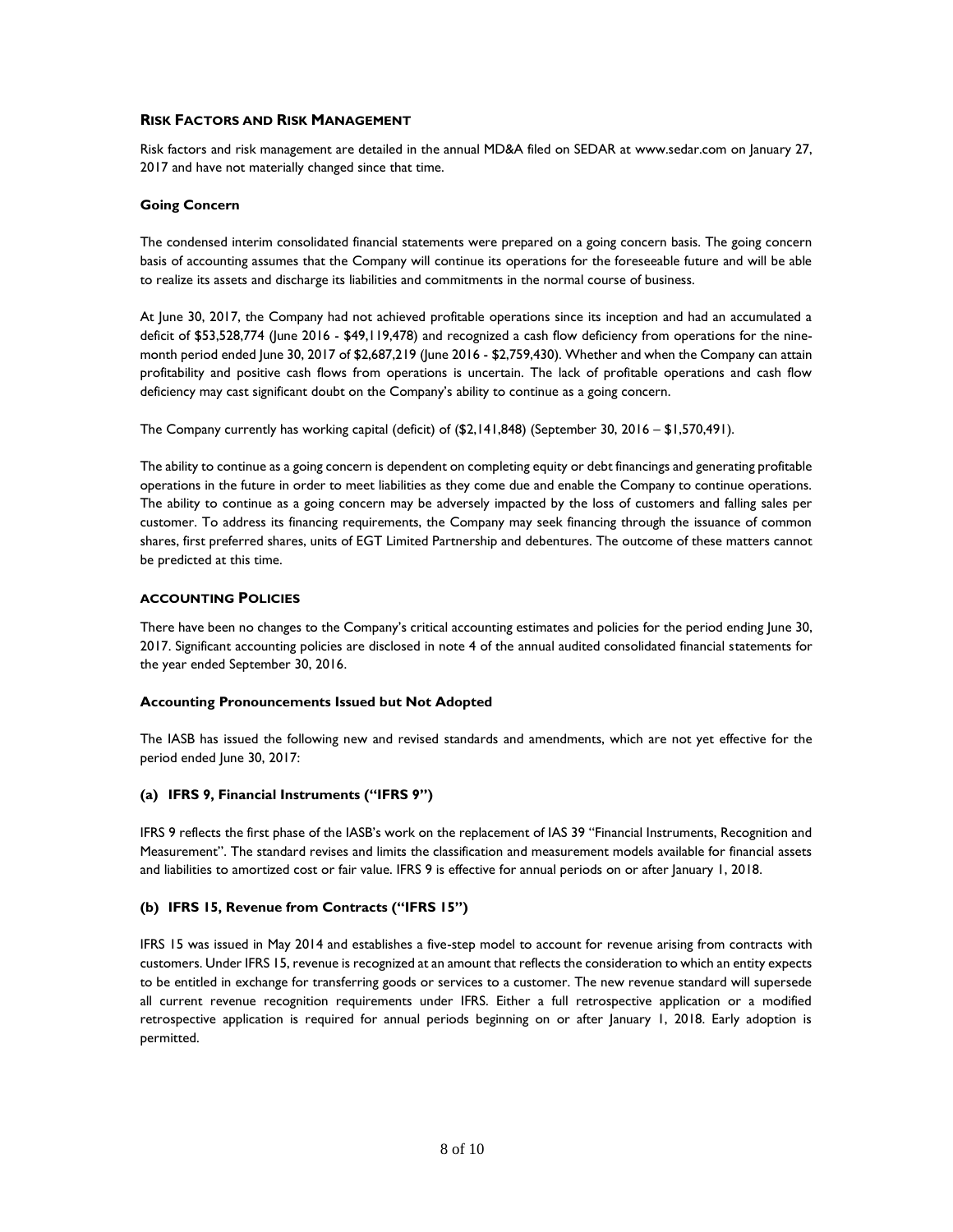## **(c) IFRS 16, Leases ("IFRS 16")**

IFRS 16 was issued in January 2016 and it replaces IAS 17 "Leases", IFRIC 4 "Determining whether an Arrangement contains a Lease", SIC-15 "Operating Leases-Incentives" and SIC-27 "Evaluating the Substance of Transactions Involving the Legal Form of a Lease". IFRS 16 sets out the principles for the recognition, measurement, presentation and disclosure of leases and requires lessees to account for all leases under a single on-balance sheet model similar to the accounting for finance leases under IAS 17. IFRS 16 is effective for annual periods beginning on or after January 1, 2019.

## **(d) IAS 1, Presentation of Financial Statements ("IAS 1")**

In December 2014, the IASB issued amendments to IAS 1, clarifying guidance on the concepts of materiality and aggregation of items in the financial statements, the use and presentation of subtotals in the statement of operations and comprehensive income or loss, and providing additional flexibility in the structure and disclosures of the financial statements to enhance understandability. The amendments to IAS 1 may be applied immediately, and become mandatory for annual periods beginning on or after January 1, 2016.

The company is currently evaluating the impact of adopting the standards noted above.